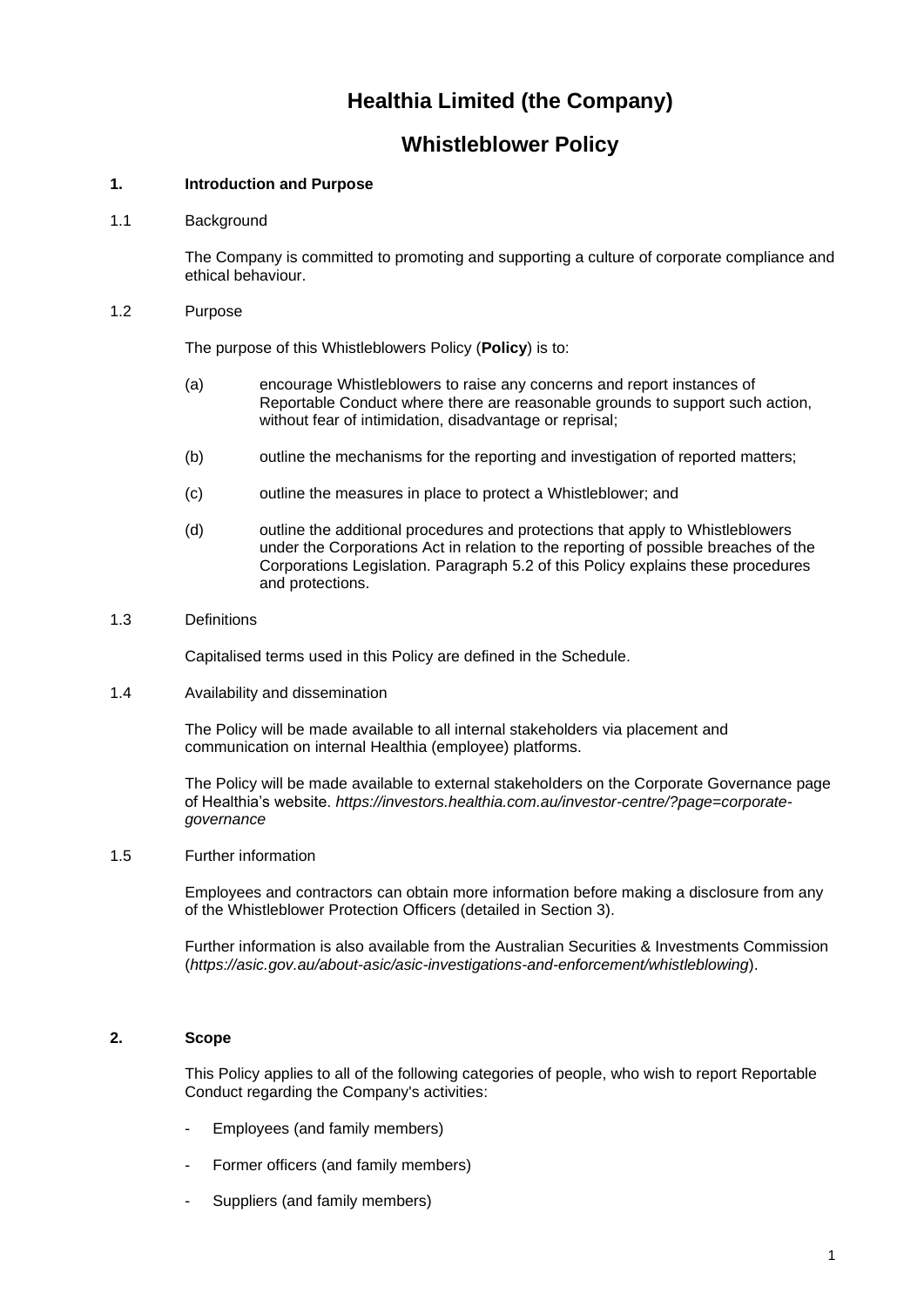This Policy allows the making of protected disclosures about misconduct, including concerns about corporate corruption, bribery, fraud, money laundering and terrorist financing.

The Policy, does not however, deal with personal or professional work-related grievances which are outside the scope of protected disclosures (it is noted that separate procedures exist to deal with staff grievances).

Disclosures that are not about "disclosable matters" under the Corporations Act do not qualify for protection under the Corporations Act or the Tax Administration Act where relevant.

## **3. Reporting conduct**

3.1 How to report conduct

Employees can report Reportable Conduct to any of the following Whistleblower Protection Officers for the Company:

- (a) the Chief Executive Officer, who is currently Wesley Coote and can be contacted on 07 3180 4900 or by email at wes.coote@healthia.com.au;
- (b) the Company Secretary, who is currently Chris Banks and can be contacted on 07 3180 4900 or by email at [chris.banks@healthia.com.au;](mailto:chris.banks@healthia.com.au) and
- (c) the Chairman of Directors, who is currently Glen Richards and can be contacted on 07 3180 4900. Email contact details can be obtained on request from [chris.banks@healthia.com.au.](mailto:chris.banks@healthia.com.au)
- 3.2 Confidentiality of reported conduct

Reports will be kept confidential to the extent possible, subject to legal and regulatory requirements. Reports can be made anonymously.

## **4. Handling of reports**

#### 4.1 Process

The Company will take the following key steps after it receives a disclosure:

- (a) The designated Whistleblower Protection Officer will carry out a preliminary review of the disclosure and decide whether an investigation should be commissioned. The Company's response to a disclosure will vary depending on its nature (including the amount of information provided).
- (b) Investigations will follow a fair process and be conducted in a timely manner. The Whistleblower Protection Officer will provide feedback on the progress and expected timeframes of the investigation.
- (c) The investigation may conclude with a report from the Whistleblower Protection Officer (or external party). The report will include findings on the disclosure and a summary of the evidence on which the findings are based. To the extent permitted under applicable laws, the Whistleblower Protection Officer may inform the discloser of the findings.

## 4.2 Confidentiality

The confidentiality of Whistleblowers will be protected by the Company as follows: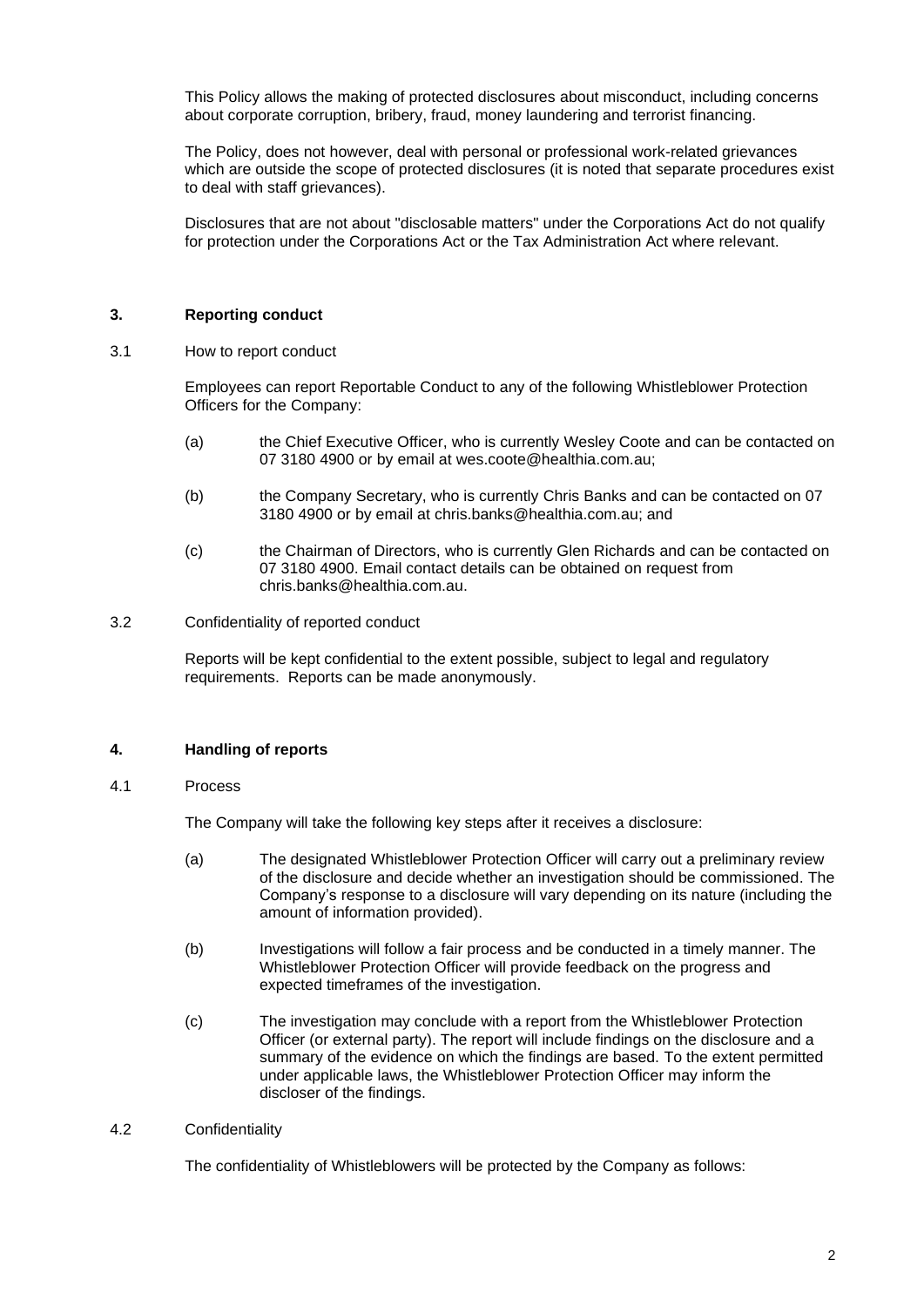- (a) all personal information or reference to the discloser witnessing an event will be redacted;
- (b) the discloser will be referred to in a gender-neutral context;
- (c) where possible, the discloser will be contacted to help identify certain aspects of their disclosure that could inadvertently identify them; and
- (d) disclosures will be handled and investigated by qualified staff.

All files and records created from an investigation will be retained under strict security. The unauthorised release of information without a Whistleblower's consent to any person not involved in the investigation (other than the Audit & Risk Management Committee) is a breach of this Policy, subject to any requirements of applicable law.

The Audit & Risk Management Committee will receive copies of all investigation reports from Whistleblower Protection Officers. Anonymity and confidentiality requirements will be observed by the Audit & Risk Management Committee.

4.3 Role of Whistleblower Protection Officer

The Whistleblower Protection Officer is responsible for:

- (a) coordinating the investigation into any report received from a Whistleblower;
- (b) documenting and handling all matters in relation to the report and investigation;
- (c) ensuring confidentiality of the discloser; and
- (d) finalising all investigations.

The Whistleblower Protection Officer will, at all times, have direct and unrestricted access to reasonable financial, legal and operational assistance when this is required for any investigation.

4.4 Rights of person who is alleged to have acted improperly

A person who is the subject of an investigation is entitled to be:

- (a) informed as to the substance of any adverse comment that may be included in a report or other document arising out of any such investigation; and
- (b) given a reasonable opportunity to put their case to the Whistleblower Protection Officer who is investigating the report.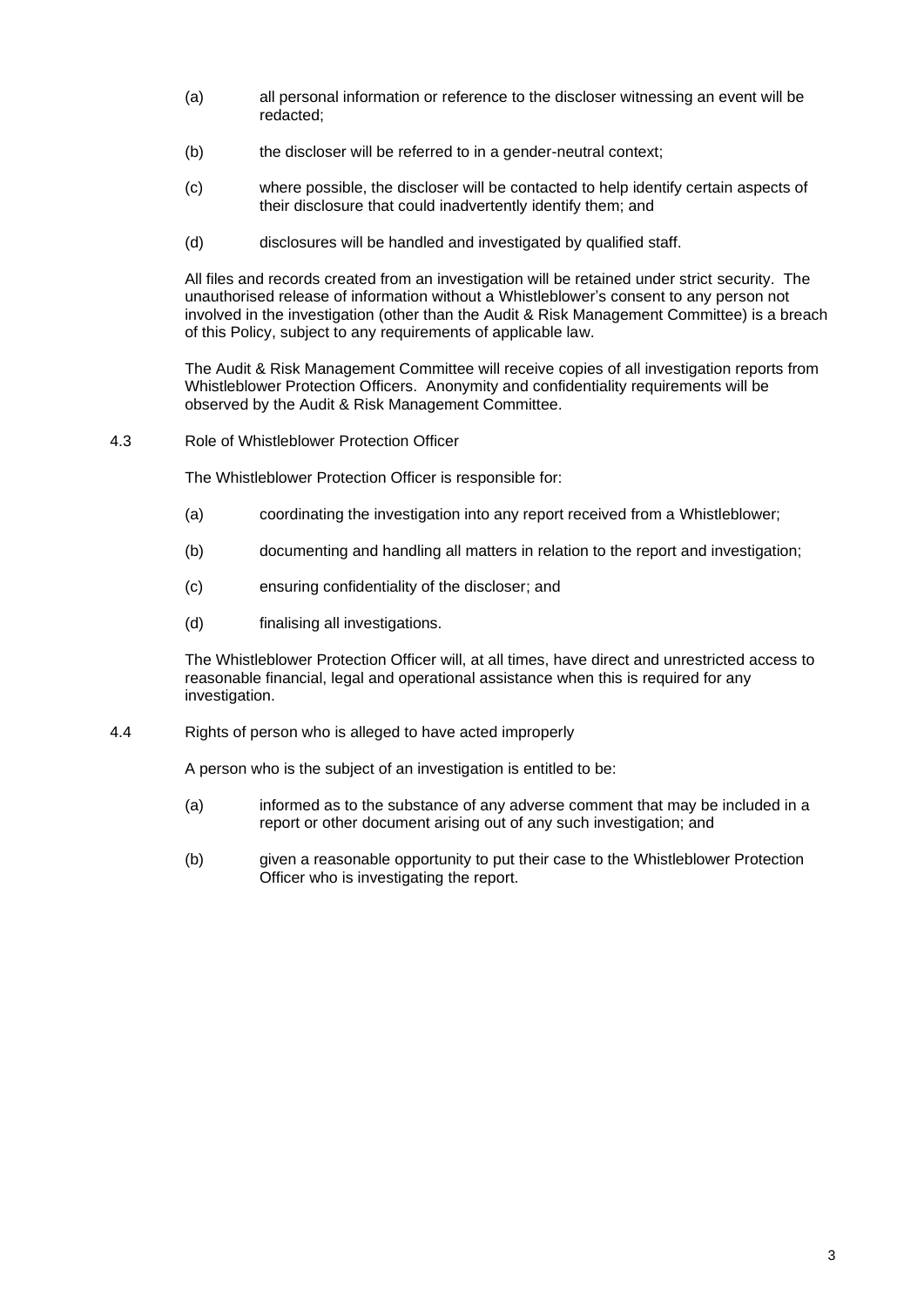## **5. Protection of whistleblowers**

#### 5.1 General protections

Whistleblowers that report a concern, with objectively reasonable grounds, under this Policy must not be personally disadvantaged by:

- (a) dismissal;
- (b) demotion;
- (c) any form of harassment;
- (d) discrimination; or
- (e) current or future bias.

The Whistleblower is not, however, protected from civil or criminal liability for any of his or her conduct which may be revealed by the report. However, if a Whistleblower reports such conduct and actively cooperates in an investigation in which they may be implicated, there may be some cases where the fact they have made a report will be taken into account as a mitigating factor when determining actions which may be taken against them.

#### <span id="page-3-0"></span>5.2 Protection under the Corporations Legislation

The Corporations Act provides additional protections in relation to the reporting of a possible contravention of the Corporations Legislation. A disclosure of information by a person qualifies for protection under the Corporations Act if:

- (a) the Whistleblower is an officer or employee of a Group company, a contractor (who has a contract for the supply of services or goods to the Company), or an employee of such a contractor, or family members of same;
- (b) a disclosure is made directly to one of the Company's eligible recipients to be able to qualify for protection under the Corporations Act (or the Tax Administration Act, where relevant. In particular:

| <b>Eligible recipients</b>                                                                                                           | <b>How to contract</b>                                                                                                                                                          |
|--------------------------------------------------------------------------------------------------------------------------------------|---------------------------------------------------------------------------------------------------------------------------------------------------------------------------------|
| ASIC                                                                                                                                 | https://asic.gov.au/about-asic/asic-<br>investigations-and-<br>enforcement/whistleblowing/whistleblower-<br>rights-and-protections/                                             |
| the Company's auditor, or a<br>member of the audit team                                                                              | <b>BDO</b><br>Level 10, 12 Creek Street<br>Brisbane, QLD, 4000<br>Office phone number 1300 928 603                                                                              |
| a director, secretary or senior<br>manager of the Company; or                                                                        | Contact details are available for Whistleblower<br>Protection Officers in Section 3.                                                                                            |
| a person authorised by the<br>Company to receive disclosures<br>of that kind (that is, a<br><b>Whistleblower Protection Officer)</b> | The Company Secretary will also provide the<br>contact details of any Senior Manager or<br>Director of the Company as requested. Please<br>contact Chris.banks@healthia.com.au. |

(c) the report is made to journalists or members of Parliament in an emergency or public interest situation (excluding tax matters). Such situations are where at least 90 days have passed since an earlier protected disclosure has been made without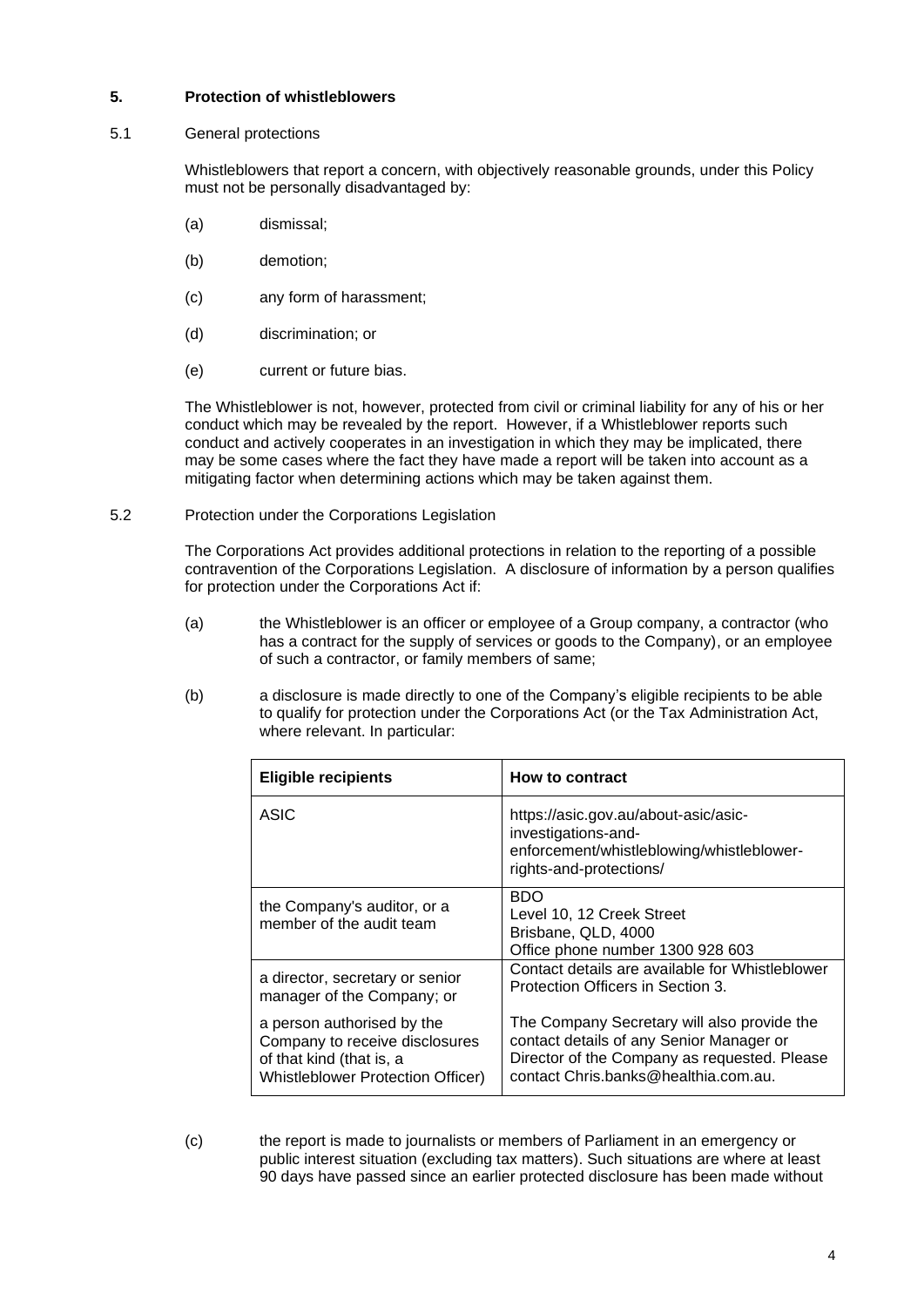reasonable steps having been taken to address the misconduct, or where there will be substantial and imminent danger to someone's health or safety;

(d) the Whistleblower has reasonable grounds to suspect that the information indicates that there has been a contravention of the Corporations Legislation by the Company or any of its officers or Employees.

For the avoidance of doubt, the Whistleblower is entitled to make the report and remain anonymous.

If these conditions are met, the Corporations Act provides the following protections to the Whistleblower:

- (a) The Whistleblower is not subject to any civil or criminal liability for making the disclosure. The Whistleblower is not, however, protected from civil or criminal liability for any of its conduct which may be revealed by the report.
- (b) No contractual or other remedy may be enforced or exercised against a Whistleblower on the basis of the disclosure, and a contract to which the Whistleblower is a party may not be terminated on the basis that the disclosure constitutes a breach of the contract.
- (c) If the Company purports to terminate the employment of a Whistleblower on the basis of the disclosure, a court may reinstate the Whistleblower to the same position or a position at a comparable level.
- (d) The Whistleblower is protected from actual or threatened detriment because of the report and may receive compensation for any damage caused by such detriment.
- (e) Subject to limited exceptions, the person to whom the disclosure is made must not disclose the substance of the report, the Whistleblower's identity or information likely to lead to identification of the Whistleblower.
- (f) A discloser can still qualify for protection even if their disclosure turns out to be incorrect.

The Company and its subsidiaries are committed to full compliance with these protective provisions.

## **6. Other matters**

6.1 Amendment of policy

This Policy can only be amended with the approval of the Board.

6.2 Adoption of Policy and Board review

This Policy was adopted by the Board on 1 January 2020 and takes effect from that date and replaces any previous policy in this regard.

The Board will review this Policy periodically. The Company Secretary will communicate any amendments to Employees as appropriate.